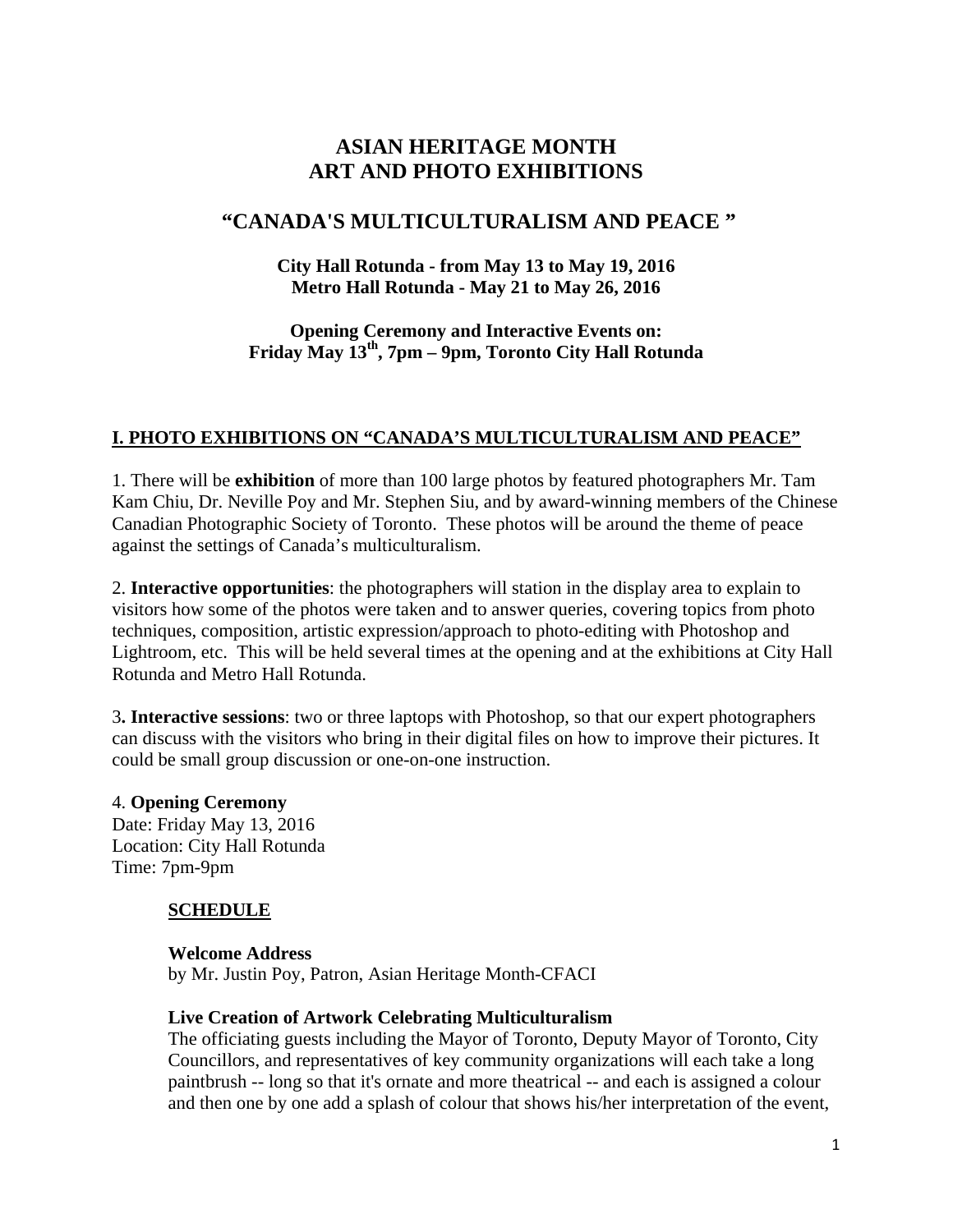turn it around and hold up the embellished sign and take a photo. The photo will be circulated to the media too and put on our Virtual Museum of Asian Canadian Cultural Heritage (VMACCH) to show our dedication to Canada's multiculturalism.

### **Featured talks by Chinese Canadian Legend Award Recipients**

The featured photographers, Dr. Neville Poy and Mr. Stephen Siu, are Chinese Canadian Legend Award recipients, and so is Mr. Justin Poy, Asian Heritage Month-CFACI's patron. The Chinese Canadian Legend Award recognizes Chinese Canadians who have accomplished outstanding achievements in their lives and made valuable contributions to the world community.

1. Presentation by Dr. Neville Poy and Mr. Justin Poy

Dr. Neville Poy's collection reflects the diversity and range of colours from around the world. His son, Justin Poy, will speak about Dr. Poy's philosophy of capturing culture, landscapes and mood through an artistic lens.

2. Presentation by Mr. Justin Poy: "Millennials and Diversity"

Millennials in Canada make up roughly 37% of our workforce. Defined as those between the ages of 13 to 34, they are far more diverse than previous groups before them such as GenX, Baby Boomers and earlier. We have all heard the stereotypes — that they're lazy, entitled and narcissistic. But does any of this ring true with Millennials from Asia Canadian communities?

2. Presentation by Mr. Stephen Siu: "An Immigrant's Philosophical Perspectives in Photography"

Mr Stephen Siu will talk about how an immigrant employs Chinese philosophical thinking in his photography to meet with the challenges in a new country. When he talks about the philosophical thinking, he'll cite some poems as examples as well.

#### **Featured Performance**

By Moon Pointer Production

Title: Our Land of Canada: Diversity and Peace (A multi-media stage production) Presenters: Ashley Poy, Henry Ho, Lien Chao and other visual and performing artists

Synopsis:

Continuing on the path set out in AHM 2015, the Moon Pointer Production team will present "Our Land of Canada: Diversity and Peace" at the AHM 2016 opening on May 13th at the City Hall. The presentation will be a multi-media production involving video, sound, life music, poetry, installation art, Taichi, meditation, and potential audience participation.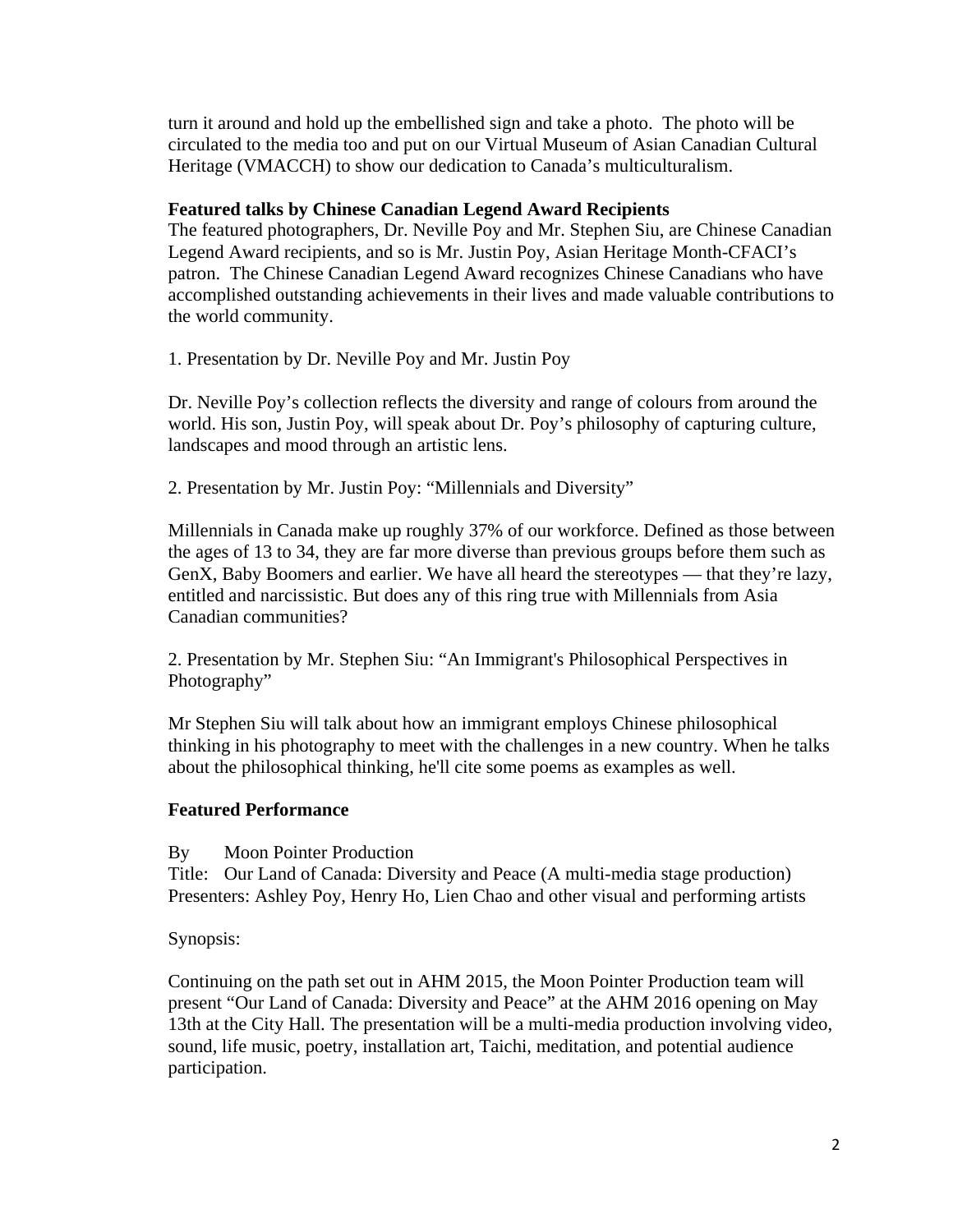The core performers of the Moon Pointer Production are: painter, calligrapher, and Taichi brushwork artist Henry Ho, poet Lien Chao, and meditative artist Ashley Poy.

The annual Asian Heritage Month provides Asian Canadian artists with a dedicated venue to do what we have always been doing---sharing our cultural values and artistic practices with fellow Canadians. The fact that "our core cultural values" are really not different from the commonly shared Canadian values, and fundamentally, human values, we take this opportunity to share some ancient wisdom and practice in our continuous study of Taoism, a philosophy and way of life that transcends cultural boundaries.

The theme is self-evident in our title based on what Canada stands for. Toronto, named by the native tribes, is an Iroquois word for the meeting place. Our Land of Canada has offered to all of us---immigrants, refugees, and native-born Canadians---an opportunity to thrive in our diverse and multicultural reality, the latter, requiring a dynamic interplay at the grassroots level in this meeting place.

"Our Land of Canada: Diversity and Peace" dramatizes an individual's personal struggle/journey/growth in relationship to the generosity, freedom, respect, and love that we have all received from Our Land of Canada.

Through the performers' skillful, artistic, meditative, Taichi movements propped by the installation art design on the stage, our presentation suggests to the audience that the spirit of Our Land of Canada can also be reflected within the human heart. The human spirit, in facing its challenges of everyday life, has the potential of leading us to a selfdiscovery that we have the capacity to welcome and embrace all colours on our land and to work creatively with various human experiences and emotional expressions. The struggle/journey/growth motif will give rise to greater CLARITY, PEACE and UNDERSTANDING that the transformation of the human heart will eventually help us get ever closer to our aspirations and ideals for this Land of Canada we call home..

## **II. ART EXHIBITIONS ON "CANADA'S MULTICULTURALISM AND PEACE"**

1. There will be **exhibition** of visual art by featured artists including the renowned Henry Ho, and by members of the WE Art Association. These visual art works including Chinese ink painting, oil painting, collages and sculptures will be around the theme of peace against the settings of Canada's multiculturalism.

2. **Interactive opportunities**: The artists will station in the display area to explain to visitors how some of the paintings were created, and to answer queries, covering topics from their artistic inspiration, painting techniques, how they made use of Asian artistic skills such as ink painting, and applied them on Canadian subjects such as Niagara Falls. They will explain the motivations behind the creation, especially when they were prompted by the challenges of immigration and how their painting became moments of reconciliation enabling them to understand and be incorporated into their new home in Canada.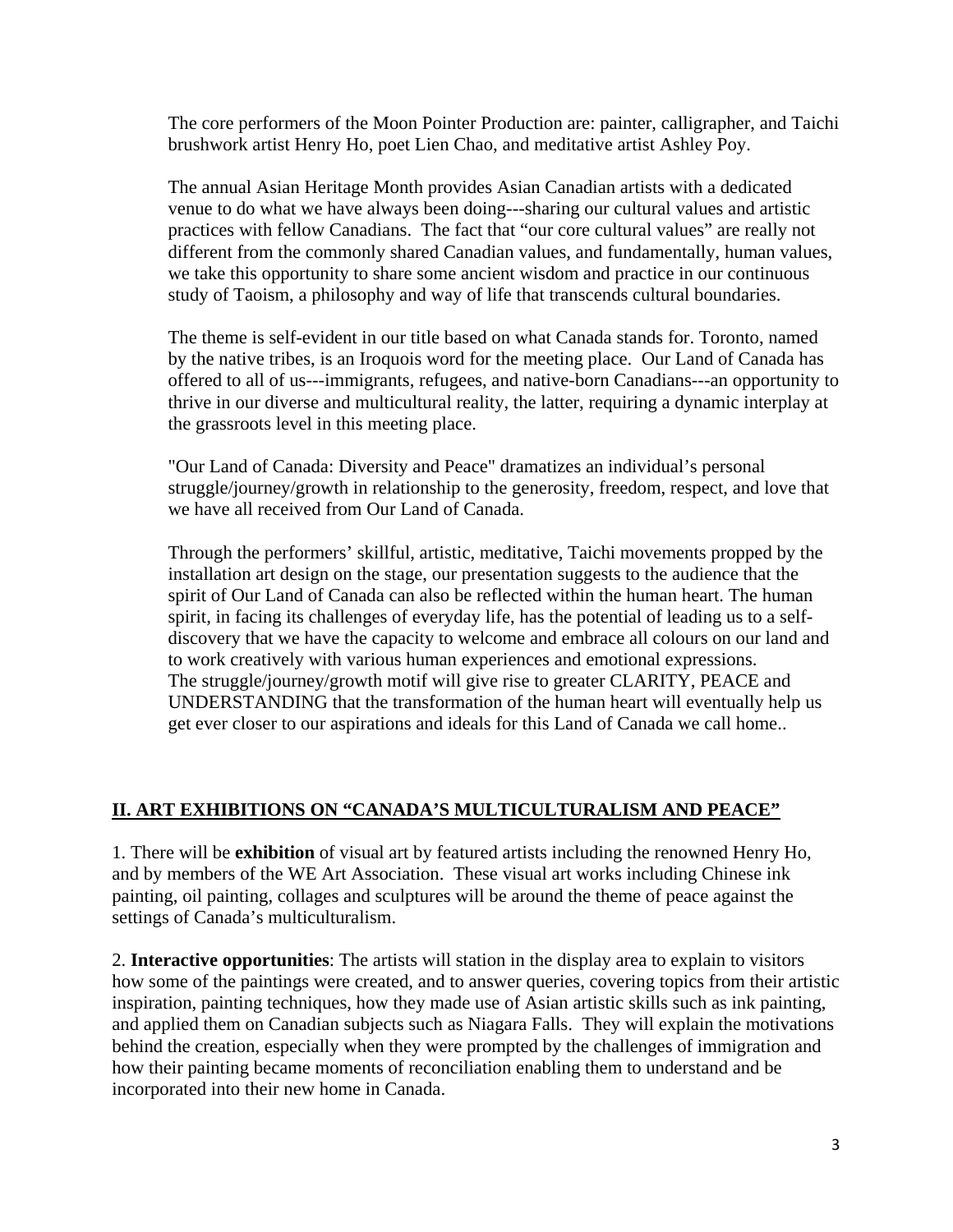3. **Featured performance** by Artist Henry Ho, Dr. Lien Chao and Ashley Poy at Opening **Ceremony** 

"Our Land of Canada: Diversity and Peace": A multi-medium, artistic-poetic-meditative-musical Please see the above schedule of the Opening Ceremony for details.

4. **Interactive performance**: Performance of Taichi Calligraphy jointly by the artists and voluntary audience.

## 5. **Interactive sessions**:

1) Hands on with Chinese brushes, ink and Xuan paper;

2) Standing and sitting meditation for stress-reduction, concentration, inner peace, and ultimate happiness.

## **Bios of Chinese Canadian Legend Award Winners at Opening Ceremony**

# **Dr. Neville Poy B.Sc., M.D., C.M., M.Sc., FRCS (C), FACS**

A native of Hong Kong, Dr. Poy immigrated to Canada in 1942, at the age of seven, with his sister and parents after the Colony fell to the Japanese.

Rapidly adapting to his new environment, he progressed to the Presidency of The Students' Council at elementary school, winning the Rotary Club of Ottawa's Public Speaking Contest in l949. He became President of the Boy's Hi-Y in his senior year at Lisgar Collegiate Institute.

During this time, his hobbies included breeding tropical fish and developing his own colour pattern of Lebistes Reticulatus. Model airplane building, flying, including competitive radiocontrol pattern and scale flying, earned him numerous awards and trophies.

In 1960, he graduated from McGill University with a degree in Medicine. After training in General Surgery and Plastic and Reconstructive Surgery at McGill, he practiced his specialty as a Fellow of the Royal College of Surgeons of Canada in Toronto until his retirement in 1995.

During his medical career, Dr. Poy was the Director of the First Burn Unit in Canada. His keen interest in Hand Reconstructive Surgery led to appointments in numerous educational and executive roles within the American Association for Surgery of the Hand, including its Vice-Presidency. He also established his own surgery clinic where he practiced Cosmetic Surgery.

An active participant in the medical community, he was President of his hospital's Medical Society, President of the Ontario Medical Association, Plastic Surgery Section, and President of the Sydenham Club. He was the first Honorary Member of the Medical Staff at the Scarborough General Hospital.

He holds memberships in numerous national and international medical societies and organizations, and was a Visiting Professor at McGill University and the University of Toronto.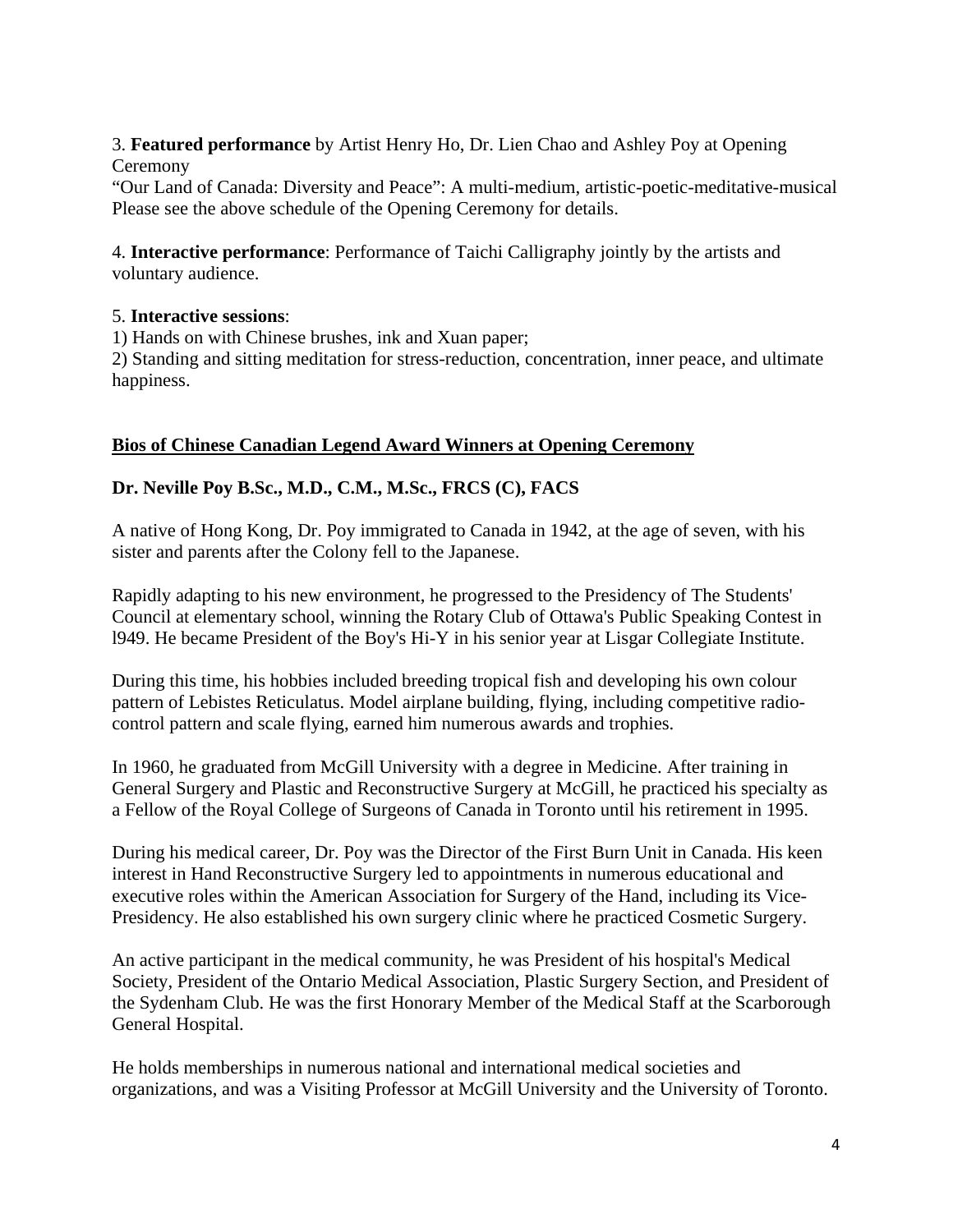He served on the Dean's Medical Advisory Board of McGill University from its inception until 2005.

In 1997, he received the Chairman of the Board of Governor's "Award of Excellence in the Medical Community," a prestigious award offered annually by his hospital, the Scarborough General.

In 1998, he was inducted into The Order of Canada as an Officer within the Order in recognition of his groundbreaking medical achievements. In 2002, he received the Queen's Golden Jubilee Medal and in 2003, he was made an Officer of the Order of St. John. In the same year he was appointed Honorary Lieutenant Colonel of the Queen's York Rangers Regiment (Militia). Dr. Poy was subsequently promoted to Honourary Colonel 2007-2010. He was conferred the status of Honourary Colonel of his regiment. Since 2004, he has also been "on call" to act as Presiding Officer for Citizenship and Immigration's Citizenship Swearing-in Ceremonies for new Canadians.

## **Mr. Justin Poy**

Mr. Justin Poy is the President and Creative Director of The Justin Poy Agency and an active member of Canada's Chinese community. He has won numerous Canadian and international advertising creative awards over the past 22 years and is a frequent keynote speaker across Canada and the U.S.. Justin is a Director on the Board of the SickKids Foundation, Vice-Chair of The Canadian Foundation for Chinese Heritage Preservation and is the recipient of the Queen's Golden and Diamond Jubilee Medals and the Chinese Canadian Legend Award. He is the Host and Co-Producer of the Rogers TV Show "Philanthropy Today" and the latest recipient of the Campbell's Food Services Award for Excellence in Cross-Cultural Business.

**Mr Stephen Siu** is Chair of the Chinese Canadian Photographic Society of Toronto. He is also the President of the Yee Hong Community Wellness Foundation. Winner of the Chinese Legend Award in 2009, his life is legendary. Siu immigrated to Canada in 1988 when he headed Hong Kong Urban Council's cultural promotions, and government information services' publicity, supervising a staff of 40 and a budget in the millions.

"If I followed the path that my life seemed to be, I would see the light at the end of the tunnel. I try to make a difference and make it a challenge to myself," Siu said, explaining why he moved to Canada from Hong Kong, where he had lived a life of ease and enjoyed a handsome income.

"My favorite quote is from Man of La Mancha: 'To dream the impossible dream; to fight the unbeatable foe; to bear with unbearable sorrow; to run where the brave dare not to go', and I will follow that star, no matter how far," he said.

When Siu followed his star to Canada, he never dreamed he would have the same struggles as most new immigrants. He worked a minimum-wage job, but never stopped believing that as long as he kept driving forward, there was nothing to lose.